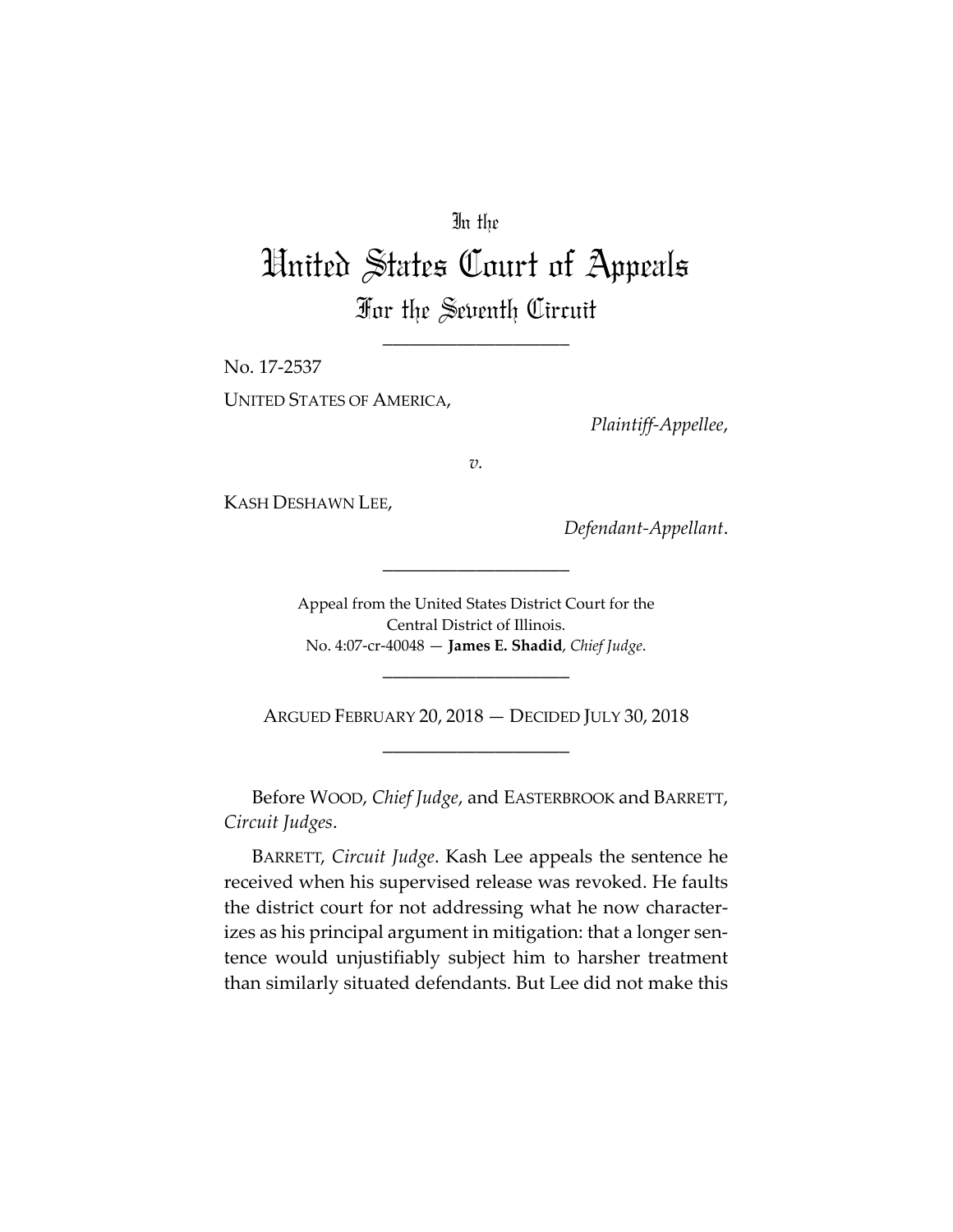argument in the district court, so the district court had no ob‐ ligation to address it. Lee also complains that the district court failed to fill out a form stating the reasons for his sentence. It is not clear that a district court has an obligation to fill out such a form when revoking supervised release. Even if it does, however, Lee suffered no prejudice from the district court's failure to complete this administrative task.

**I.**

Kash Lee was sentenced to life imprisonment and ten years of supervised release for several drug‐trafficking con‐ victions. His term of imprisonment was reduced to 312 months in prison in return for his substantial assistance to the government, and it was later reduced still further—to 112 months—because of a retroactive change in the Sentencing Guidelines. After he was discharged from prison, he moved to Iowa, where he began serving his term of supervised re‐ lease.

But Lee did not adopt a law‐abiding lifestyle. He violated conditions of his supervised release by missing numerous scheduled drug tests and meetings with his probation officer. And more seriously, he battered his girlfriend, Delisa Roland, by chasing her down a flight of stairs and repeatedly kicking her after she fell. Lee fled, but he was ultimately arrested. He then called several friends and relatives from jail, cajoling them to get Roland to change her story. Roland testified any‐ way, and the district court found that Lee had violated the conditions of his supervised release by battering her and by missing required appointments with his probation officer.

At sentencing, the government argued for three years' im‐ prisonment, while Lee argued for no more than a year and a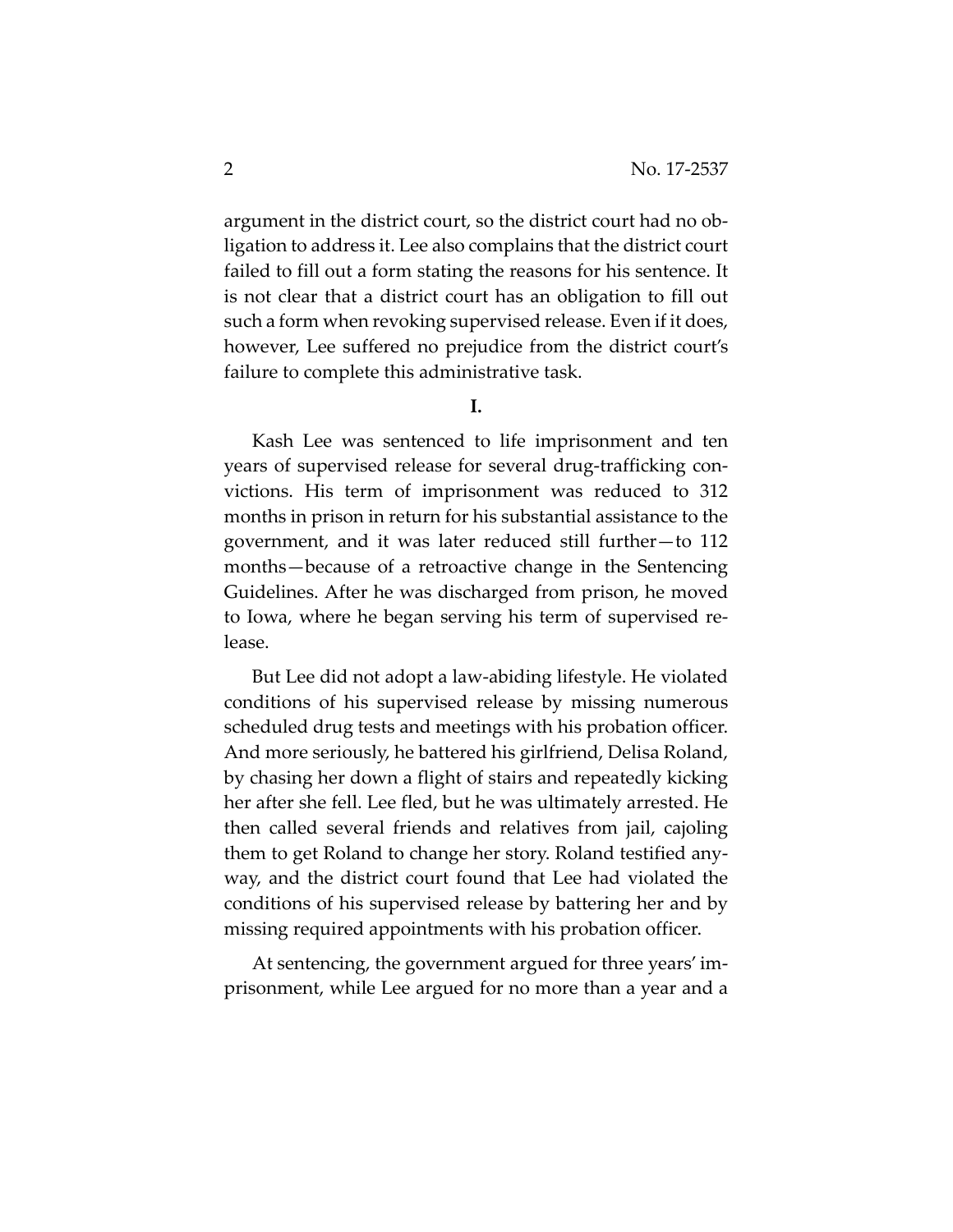day. He made several arguments in favor of the shorter sentence, but only one is at issue in this appeal: that using the federal revocation proceedings to punish him for the battery would be "the tail wagging the dog." Lee pointed out that the battery was "a state court misdemeanor in Scott County," and a misdemeanor "under Iowa law can't get more than a year." If the matter were "handled in the state court system," Lee argued, the court "probably would have made both parties go to counseling, get treatment to try to repair the family unit." Instead, the government had gone "full‐bore litigation for a Grade C violation, a misdemeanor," and was seeking three years' imprisonment even though the Guidelines range was eight to fourteen months.

The district court sentenced Roland to 30 months' impris‐ onment and six years of supervised release. It justified that sentence by recounting Lee's numerous violations of supervised release leading up to his attack on Roland, by crediting Roland's account of Lee's battery, and by acknowledging the need to deter further criminal conduct and protect the public. Lee appeals that sentence.

## **II.**

Under our decision in *United States v. Cunningham*, a dis‐ trict court imposing a sentence must address a criminal de‐ fendant's "principal" arguments in mitigation unless they are "so weak as not to merit discussion." 429 F.3d 673, 679 (7th Cir. 2005); *see also United States v. Davis*, 764 F.3d 690, 694 (7th Cir. 2014); *United States v. Rita*, 551 U.S. 338, 357–58 (2007) ("The sentencing judge should set forth enough to satisfy the appellate court that he has considered the parties' arguments and has a reasoned basis for exercising his own legal deci‐ sionmaking authority."); *cf. Chavez‐Meza v. United States*,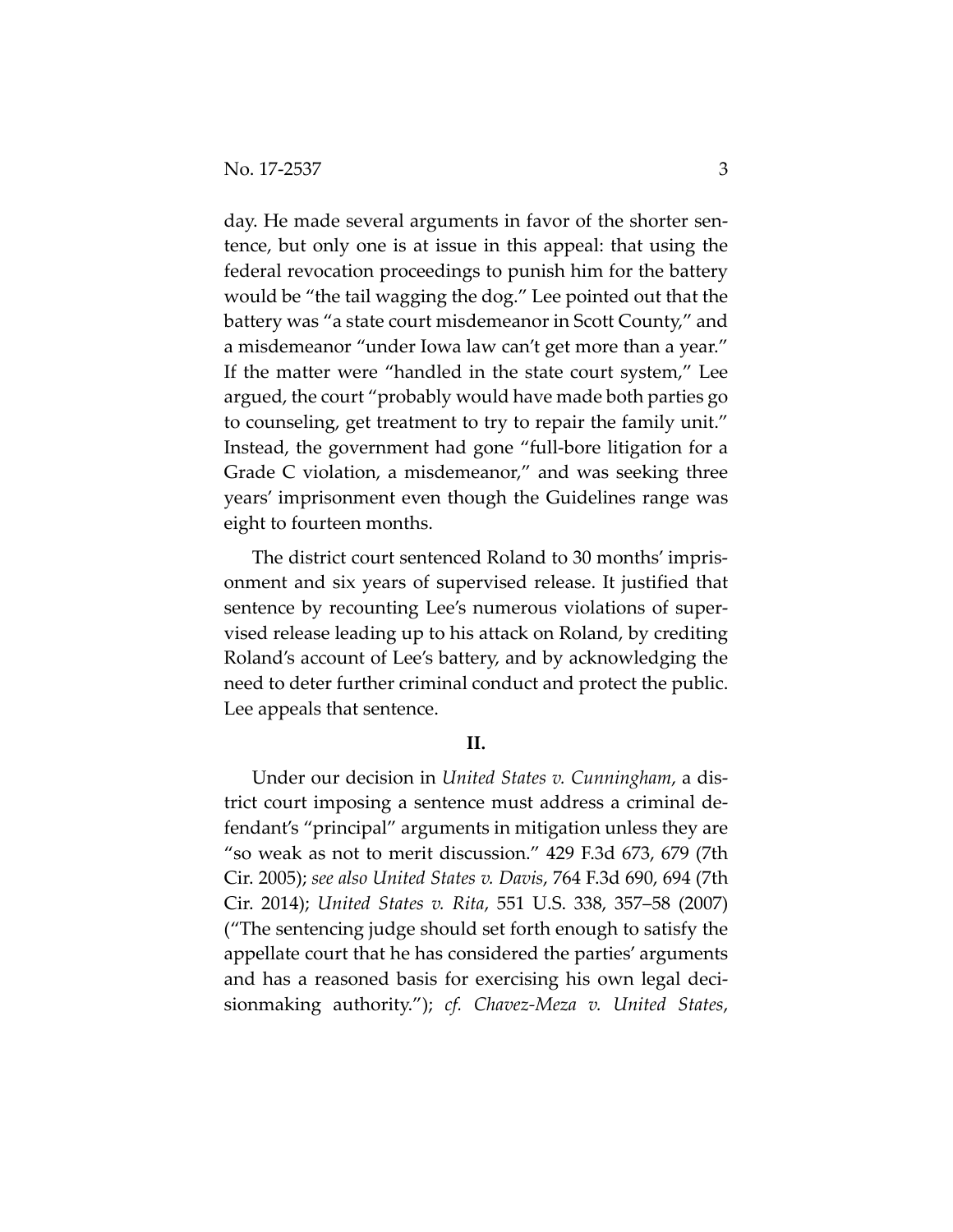– U.S. –, 138 S. Ct. 1959, 1965 (2018) (acknowledging that the sentencing judge should "make[] clear that he or she has considered the parties' arguments"). To trigger that requirement, the defendant's argument must be "fully developed" and "supported by a compelling factual basis." *United States v. Jackson*, 547 F.3d 786, 795 (7th Cir. 2008). And it must be one of the defendant's "principal" arguments; a district court need not offer a reason for rejecting every one of the defendant's contentions. *United States v. Martinez*, 650 F.3d 667, 672 (7th Cir. 2011).

Lee claims that the district court violated *Cunningham* by ignoring one of his principal arguments in mitigation. When it imposes a sentence, the district court must consider a set of statutory factors, including "the need to avoid unwarranted sentencing disparities among defendants with similar records who have been found guilty of similar conduct." *See* 18 U.S.C. § 3553(a)(6) (initial sentence) & 18 U.S.C. § 3583(e) (revocation of supervised release). Lee characterizes his discussion of the penalties for battery under Iowa law as an argument about this sentencing factor, and he complains that the district court did not respond to it in articulating the basis for Lee's sen‐ tence. Invoking *Cunningham*, he insists that we must remand his sentence with instructions that the court put its reasons for rejecting Lee's "unwarranted disparities" argument on the record.

The problem is that Lee did not make an "unwarranted disparities" argument, so he did not trigger the district court's duty under *Cunningham*. At sentencing, Lee contended that he would face only a one-year sentence if he were being prosecuted in state court for domestic battery; he also asserted (ap‐ parently without evidence) that such a prosecution would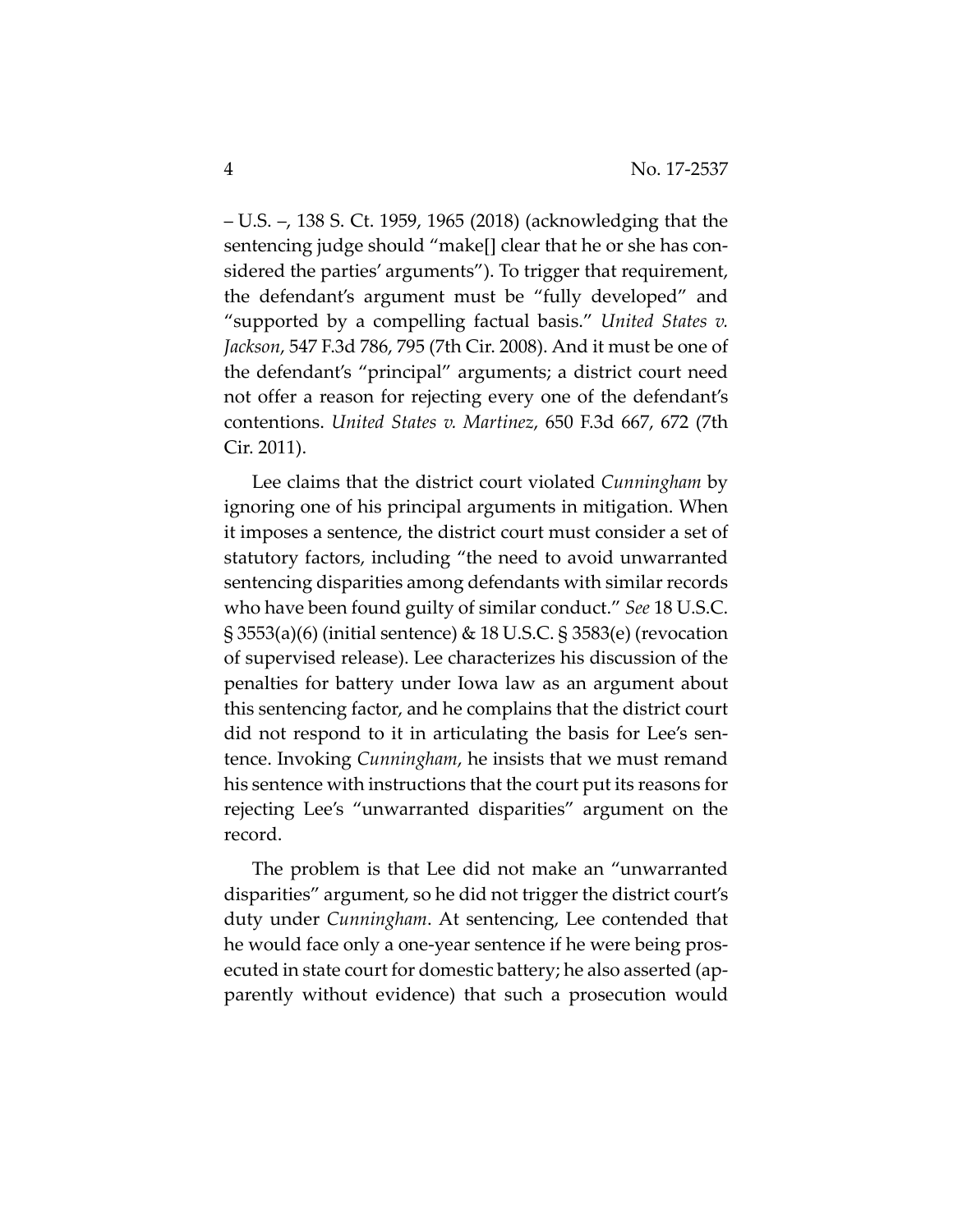"probably" just result in his being sent to counseling. This is certainly an argument that the worst of his offenses was not serious enough to justify a higher sentence. But it is not an argument that an above‐Guidelines sentence would create a disparity "among defendants with *similar records* who have been found guilty of *similar conduct*," and that such a disparity would be unwarranted. *United States v. Durham*, 645 F.3d 883, 897 (7th Cir. 2011). Lee did not identify any defendant with a similar record (for example, one with a conviction for drug trafficking) found guilty of similar conduct (for example, vio‐ lating multiple conditions of supervised release, including by committing a domestic battery), much less explain why a comparatively higher sentence was unwarranted in his case. *See United States v. Anaya‐Aguirre*, 704 F.3d 514, 518 (7th Cir. 2013) (holding that a sentencing court need not address an unwarranted‐disparities argument unless the defendant pro‐ vides a "sufficient evidentiary showing" that his situation is comparable to defendants who received a lower sentence). Because Lee did not make any of these points, he did not come close to presenting a developed, meritorious argument that the proposed sentence would create unwarranted disparities between him and similarly situated defendants. And the dis‐ trict court had no obligation to address an argument that Lee did not make.

## **III.**

Lee next asks that we perform a limited remand to require the district court to file a written statement of reasons. When a district court sentences a criminal defendant, it must an‐ nounce "the reasons for its imposition of the particular sentence" in open court, including, if applicable, an explanation of why the district court chose a sentence outside of the range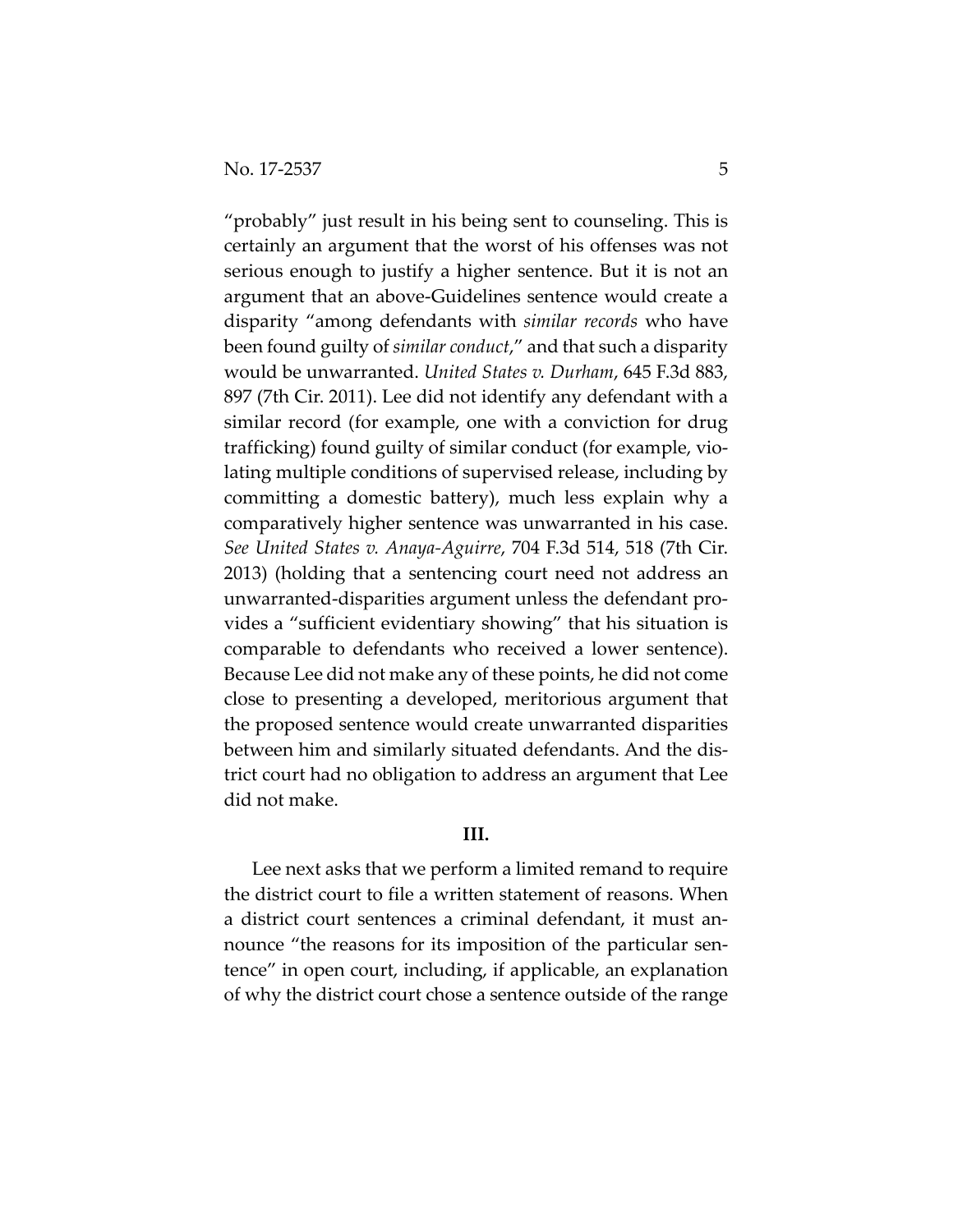recommended by the Sentencing Guidelines. 18 U.S.C. § 3553(c). Except for the *Cunningham* challenge that we re‐ jected above, Lee does not allege that the district court failed to orally explain its reasons for sentencing Lee to an above‐ Guidelines sentence. But the district court did not fill out a "statement of reasons" form that committed those reasons to writing. 18 U.S.C.  $\S 3553(c)(2)$ . Lee asks us to remand his case so that the district court can complete the form.

It is unclear whether the statute requires the form when a court revokes supervised release. The Eleventh Circuit has said that it does, *United States v. Parks*, 823 F.3d 990, 993–94 (11th Cir. 2016); the Eighth Circuit has reached the contrary conclusion, albeit under a prior version of the statute, *United States v. Cotton*, 399 F.3d 913, 915–16 (8th Cir. 2005). We do not need to decide that issue, however, because any error is harm‐ less.

Lee has suffered no prejudice from the lack of a written statement of reasons, because the district court's oral explana‐ tion was sufficient. A district court must explain its sentence so that a reviewing court can evaluate the adequacy of its ra‐ tionale. *See Chavez‐Meza*, 138 S. Ct. at 1965 ("If the court of ap‐ peals considers an explanation inadequate in a particular case, it can send the case back to the district court for a more complete explanation."). But it is the explanation that matters, not the form in which it appears. *United States v. Baker*, 445 F.3d 987, 991 (7th Cir. 2006) ("[It] is irrelevant whether [the court's] rationale is contained in a written statement or, alter‐ natively, was articulated orally at the sentencing hearing."). And Lee is complaining about the absence of the document, not the adequacy of the explanation. We agree with our sister circuits: when the oral statement of reasons is sufficient, we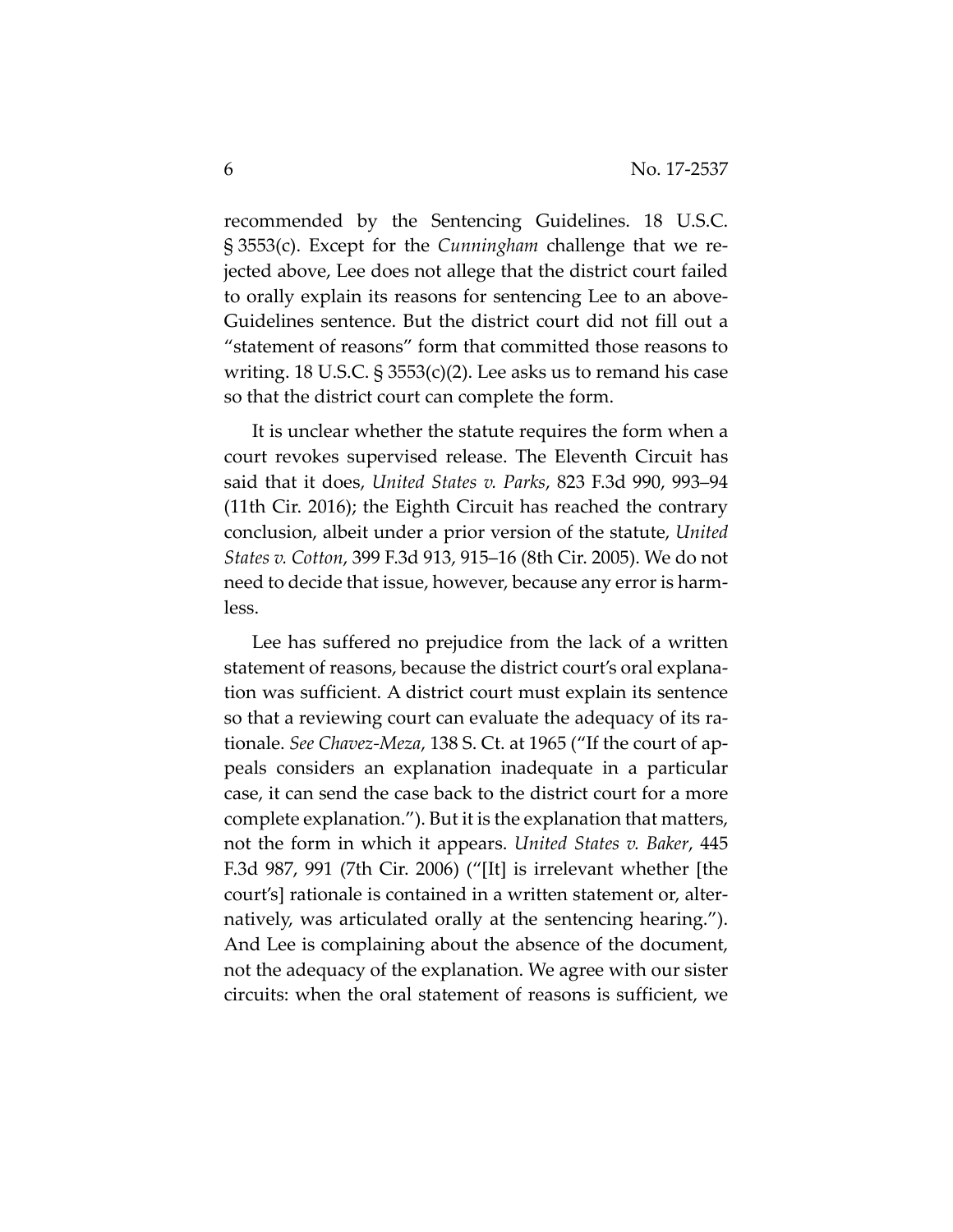will not remand simply because the written statement is lacking. *United States v. Jackson*, 848 F.3d 460, 465 (D.C. Cir. 2017) (collecting cases); *United States v. Vazquez‐Martinez*, 812 F.3d 18, 25–26 (1st Cir. 2016).

This approach makes sense, because the written statement of reasons is not a procedural safeguard for the defendant; ra‐ ther, it serves a record‐keeping function for the Sentencing Commission. *Jackson*, 848 F.3d at 463–64. Before a 2010 amend‐ ment, 18 U.S.C. § 3553(c)(2) required a sentencing court to state with specificity its reasons for giving a non‐Guidelines sentence in "the written order of judgment and commitment." Congress eliminated that requirement in 2010, amending the statute to require that a court instead include its explanation in "a statement of reasons form issued under section 994(w)(1)(B) of title 28." Pub. L. No. 111‐174, § 4, 124 Stat. 1216, 1216 (2010). That section, in turn, obliges the Chief Judge of each district to ensure that the courts of that district send information to the Commission relating to each sentencing. Courts send the Commission data about the sentence im‐ posed, the offense, and the demographic information of the offender; they also relay documents relating to the conviction and sentence, including a "written statement of reasons" that "include[s] the reason for any departure from the otherwise applicable guideline range." 28 U.S.C.  $\S 994(w)(1)(B)$ . That statement must be provided on a form designed by the Com‐ mission. *Id.* The Commission ultimately analyzes the aggregated reports and makes recommendations to Congress based on its analysis. 28 U.S.C.  $\S 994(w)(3)$ . The statutory scheme does not contemplate that the reports to the Commis‐ sion will play any role in the individual cases that generate them; instead, the reports are for the Commission to use in the course of its work. In short, the written statement of reasons